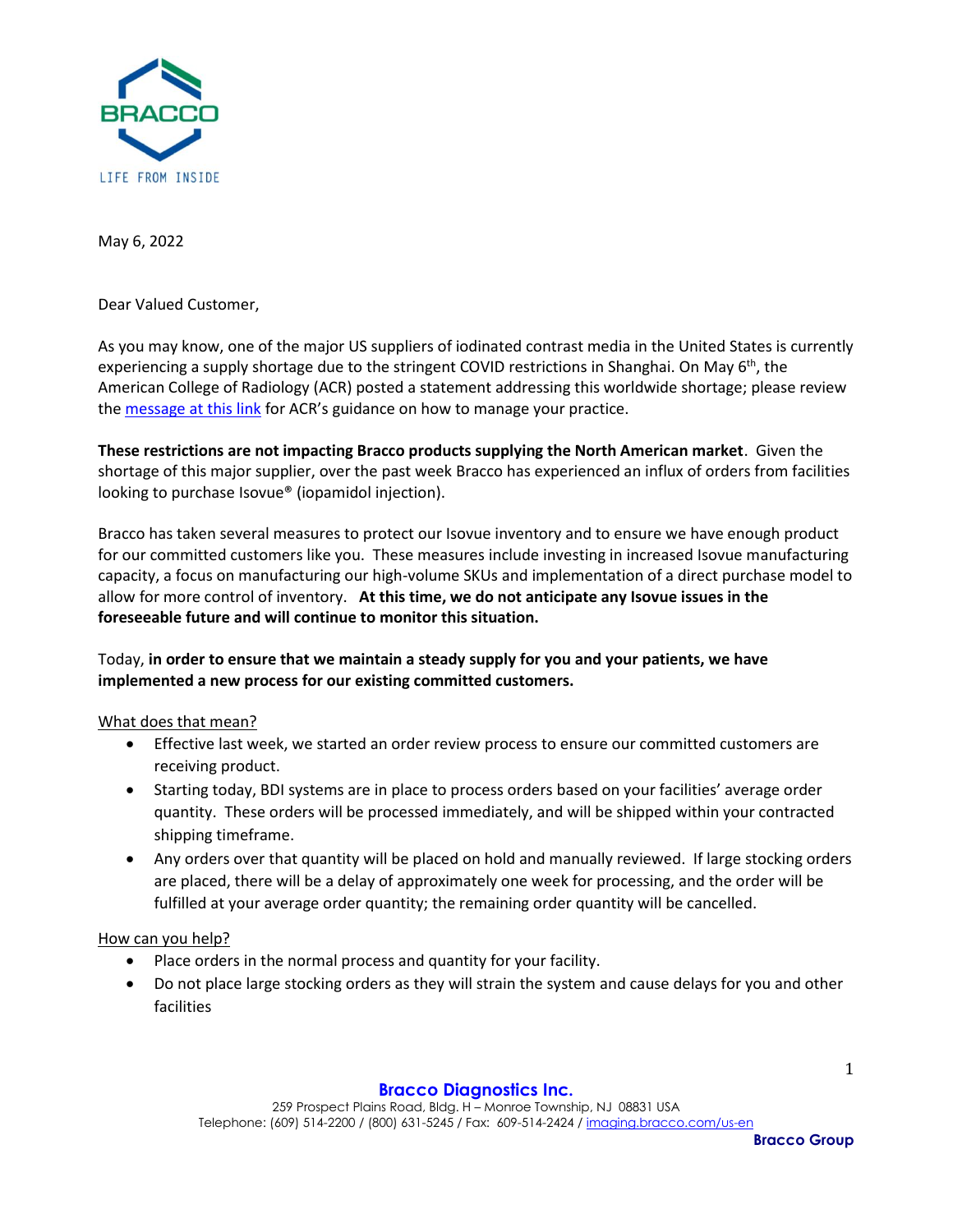Thank you for your help as we manage through the next few months. As always, we are dedicated to ensuring a steady supply for you, our committed customer. Using this new process, and with your help, we do not anticipate any Isovue stockouts in the foreseeable future.

Thank you for your continued partnership.

### **ISOVUE® (Iopamidol Injection)**

#### **Indications and Usage:**

# ISOVUE® -200, 250, 300, 370

ISOVUE<sup>®</sup> (Iopamidol Injection) is indicated for angiography throughout the cardiovascular system in adults, including cerebral and peripheral arteriography, coronary arteriography and ventriculography, selective visceral arteriography and aortography, peripheral venography (phlebography), and in pediatric patients for angiocardiography, or for adult and pediatric intravenous excretory urography and intravenous adult and pediatric contrast enhancement of computed tomographic (CECT) head and body imaging.

### **ISOVUE® -300 (Iopamidol Injection 61%) and ISOVUE® -370 (Iopamidol Injection 76%) Imaging Bulk Package\***

ISOVUE® (Iopamidol Injection) Imaging Bulk Package (IBP) is indicated for angiography throughout the cardiovascular system in adults, including cerebral and peripheral arteriography, coronary arteriography and ventriculography, selective visceral arteriography and aortography, peripheral venography (phlebography), and in pediatric patients for angiocardiography; or for intravenous contrast enhancement of computed tomographic (CECT) imaging of the head and body in adult and pediatric patients.

**\***The ISOVUE (Iopamidol Injection) Imaging Bulk Package is for use with an automated contrast injector or a contrast management system approved or cleared for use with it.

#### **IMPORTANT SAFETY INFORMATION:**

ISOVUE (Iopamidol Injection) IS NOT FOR INTRATHECAL USE. Iopamidol Injection is available as ISOVUE-M 200 (Iopamidol Injection 41%), and ISOVUE-M 300 (Iopamidol Injection 61%) for intrathecal administration.

Nonionic iodinated contrast media inhibit blood coagulation, in vitro, less than ionic contrast media. Clotting has been reported when blood remains in contact with syringes containing nonionic contrast media. Serious, rarely fatal, thromboembolic events causing myocardial infarction and stroke have been reported during angiographic procedures with both ionic and nonionic contrast media. Therefore, meticulous intravascular administration technique is necessary, particularly during angiographic procedures, to minimize thromboembolic events.

As with all injectable contrast agents, the possibility of severe reactions should be borne in mind, regardless of the patient's pre-existing medical history. As with any other iodinated contrast media, caution must be exercised in patients with severely impaired renal function, combined renal and hepatic disease, combined renal and cardiac disease, severe thyrotoxicosis, myelomatosis, or anuria, particularly when large doses are